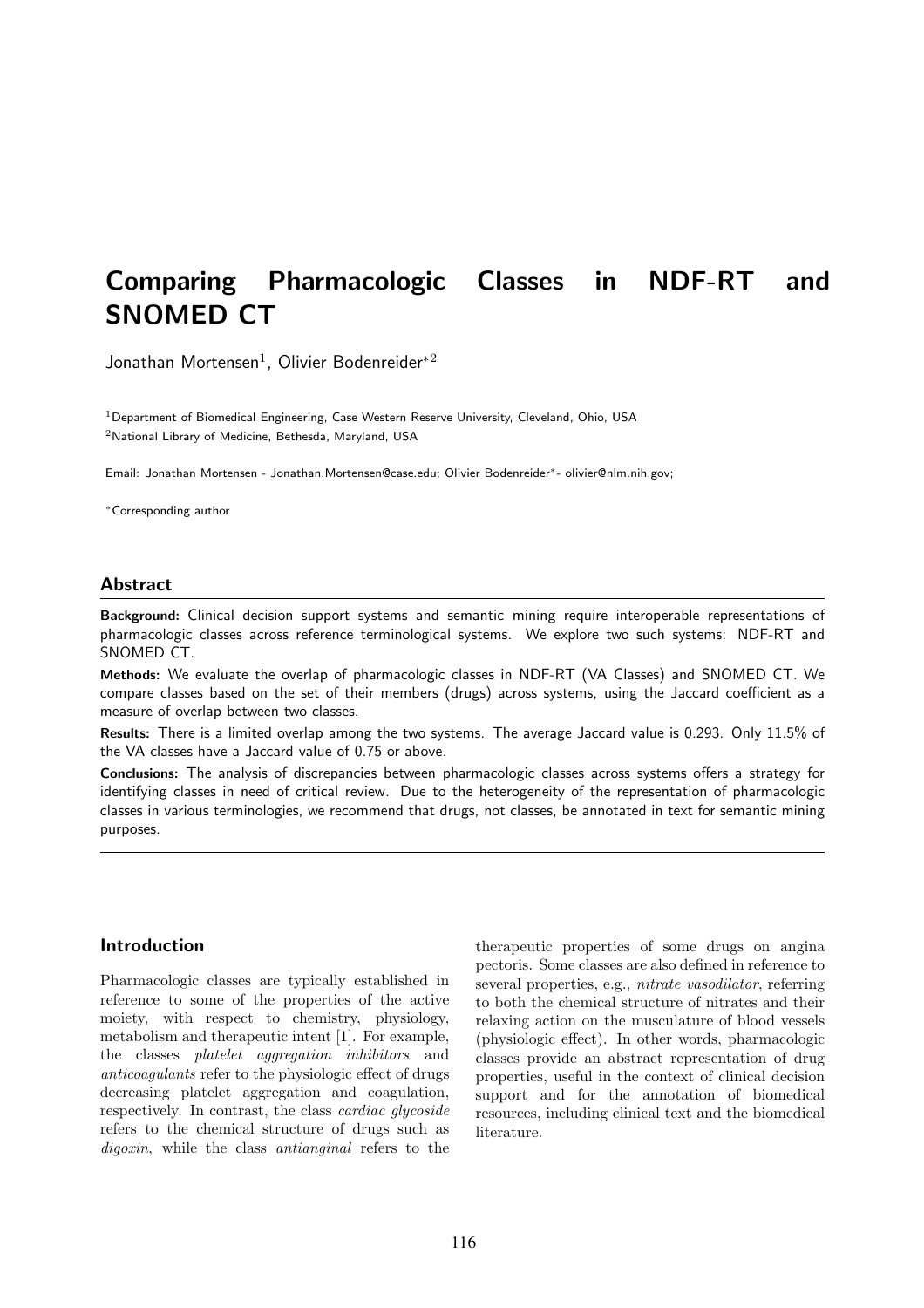While interoperability among terminologies is a requirement for clinical decision support, in which decision support rules are defined in reference to concepts in various terminologies (e.g., concepts for drug classes), it is also important that annotations to biomedical entities such as drug classes be consistent within and across datasets when such datasets are exchanged and integrated, as these annotations form the basis for knowledge discovery through semantic mining.

The National Drug File - Reference Terminology (NDF-RT) is a drug terminology produced by the Department of Veterans Affairs in the United States and is recommended as the standard in eprescribing systems [2]. Other clinical terminologies such as SNOMED CT also include pharmacologic information.

The objective of this work is to evaluate the degree to which annotations to drug classes in various terminological systems are interoperable, with a focus on pharmacologic classes from NDF-RT. More specifically, we evaluate the overlap of VA classes to those in SNOMED CT. The analysis of the classes reveals discrepancies between the two systems and offers a strategy for identifying classes in need of critical review.

# Background

In this section, we give a brief presentation of NDF-RT and SNOMED CT and present some related work on NDF-RT.

The National Drug File - Reference Terminology (NDF-RT) is based upon the National Drug File, a listing of medications produced by the Department of Veteran Affairs [3]. It serves as a reference standard for a variety of medical situations related to drugs and medications. NDF-RT is a description logic-based model available in OWL and XML formats. It includes 9 "Kinds" of information: Cellular or Molecular Interactions, Clinical Kinetics, Diseases Manifestations or Physiologic States, Pharmaceutical Preparations, Physiological Effects, RxNorm Dose Forms, Therapeutic Categories, and VA Drug Interactions. The Pharmaceutical Preparations hierarchy organizes drugs into three categories: Products by Generic Ingredient Combination, Products by VA Class and External Pharmacologic Classes (EPC).

There are 485 VA Drug Classes organized into

a basic hierarchy. A drug generally belongs to only one class. Examples of VA classes include ANTIMALARIALS, of which the clinical drug QUININE SO4 162.5MG TAB is a member. Its parent class is ANTIPROTOZOALS. In addition, there are 425 EPCs (not used in this work). Differing from the VA Classes, the EPCs have a nearly flat hierarchy and are defined in reference to various properties, such as physiologic effect, therapeutic intent, ingredient and mechanism of action.

The July 11th 2010 Version of NDF-RT was used in the evaluation.

SNOMED CT is currently the largest clinical terminology. It is developed and maintained by the International Health Terminology Standard Development Organization (IHTSDO) [4]. In SNOMED CT, the drugs are simply related to pharmacologic classes through the isa relationship. For example, there is an isa relationship between the drug Quinine and the class Cinchona antimalarial. The January 31, 2010 Version of SNOMED CT was used in the study.

Related Work. Others have examined many aspects of NDF-RT. [5] investigated the coverage of the Physiologic Effects hierarchy in NDF-RT. It was found that the physiologic effects category was sufficient for classifying medications. [6] investigated the addition of pharmacogenomics into the hierarchy. [7] applied NDF-RT to mapping text from medication lists at the Mayo Clinic using the SmartAccess Vocabulary Server. NDF-RT covered 97.8% of the concepts found in the medication lists, indicating NDF-RT can be used in a clinical setting for medication purposes. [8] compared NDF-RT to the National Drug File, Medicare Part D and a proprietary knowledge base. It was determined that 76% of the classes from the three original terminologies were contained in NDF-RT. In recent work, [9] evaluated the correspondence of NDF-RT drugs and classes to RxNorm drugs and classes. As of October 2009, approximately 50% of the drugs did not correspond between terminologies. [10] mapped medications to diseases, showing a clear example of how NDF-RT can be applied in clinical decision support situations. As another example of clinical applications [11] integrated NDF-RT into the process of generating structured product labeling. Finally, [12] used the NDF-RT drug classes to determine the anti-coagulation status of patients based on their medication list, demonstrating a first step in clinical decision support.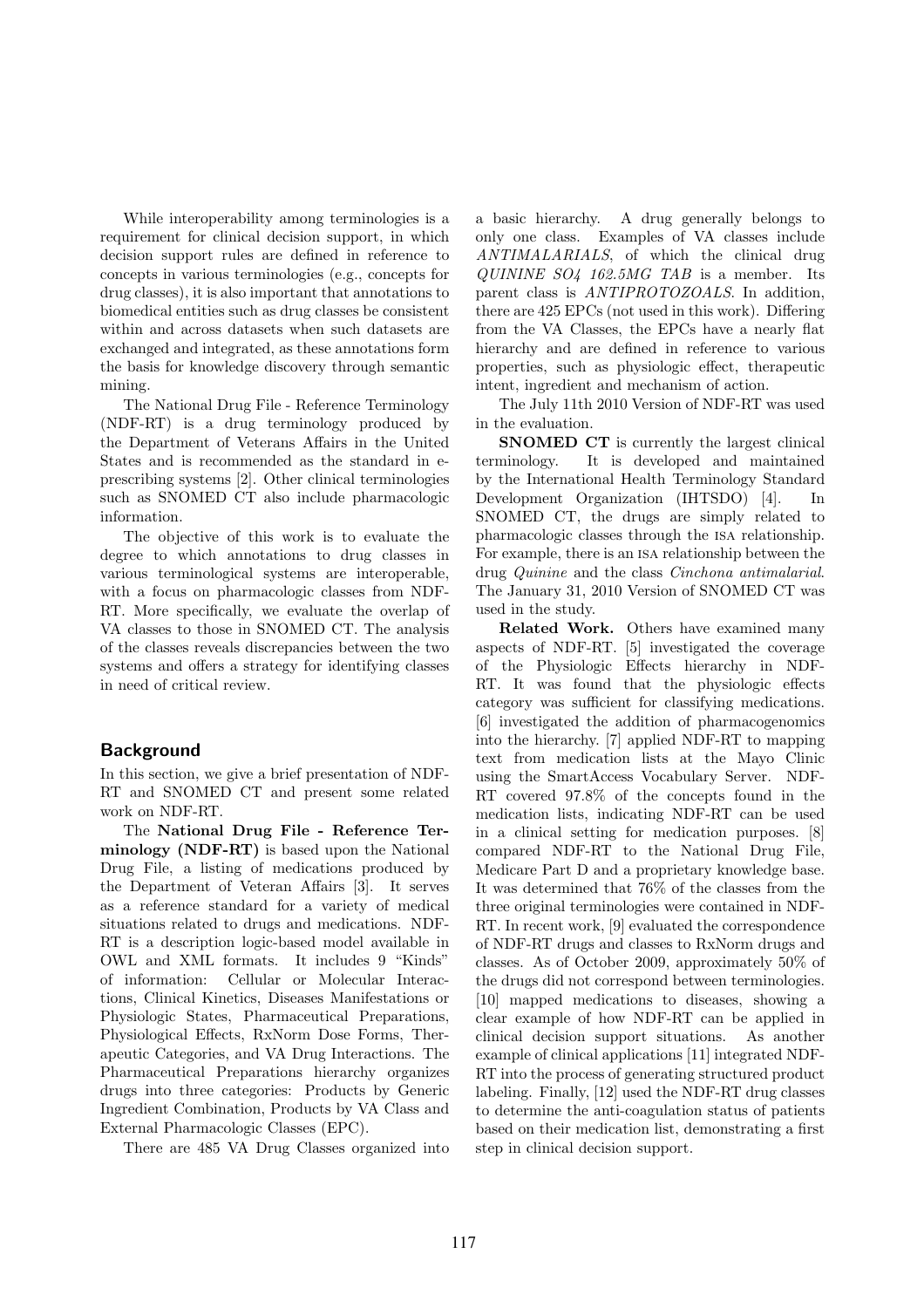Our study focuses not on content coverage, but rather on interoperability among systems of drug classes in various terminologies, including NDF-RT and SNOMED CT. These terminologies were chosen as a reference because they contain drug hierarchies, are mature, and are widely used. More specifically, we want to assess whether similar sets of drugs are linked to the same classes in different systems.

As part of the evaluation, we use a concept alignment technique described by [13]. NDF-RT was loaded into a Virtuoso endpoint [14] for SPARQL querying, which allowed for evaluation of the drug classes.

# Methods

To evaluate the drug classes in NDF-RT, we developed an extensional method of evaluation, comparing between VA classes and SNOMED CT drug classes. Instead of comparing pharmacologic classes based on lexical resemblance of their names, we compare the extensions of these classes.

The extension of a pharmacologic class is the set of drugs a class has as members. The degree to which any two drug classes are similar was determined by the overlap of their extensions. This is measured by the Jaccard Coefficient,

$$
J(A, B) = \frac{|A \cap B|}{|A \cup B|},
$$

where the intersection is the number of drugs which are the same between any two classes and the union is the total number of drugs between any two drug classes [15]. An example of extension is presented in Figure 1a. Here, the VA class THROMBOLYTICS and the SNOMED CT class Thrombolytic share 6 drugs, including streptokinase, while the drug drotrecogin is specific to the SNOMED CT class. The Jaccard value is computed as the cardinality of the intersection (6) over that of the union of the classes (7), i.e., 0.86. (In actuality, the classes are compared, not based on the ingredients, but based on the clinical drugs they have as members. The corresponding ingredients are shown in Figure 1a for brevity.)

The extension of each VA class is compared to that of every class in SNOMED CT. For a given VA class, the SNOMED CT class for which the highest Jaccard value is found is selected as the best match. The average Jaccard of the pairwise comparisons between NDF-RT and SNOMED CT is used to summarize the external comparison and determine the overall similarity between the two class systems.

To obtain an extension, the clinical drug members of a drug class were obtained. As opposed to VA (where drug classes are linked directly to clinical drugs), in SNOMED CT, the ingredients of a class were first obtained, then the clinical drugs for those ingredients were obtained using relations in NDF-RT, thus keeping the domain of clinical drugs limited to only NDF-RT. In addition, the drug members of a class included its drugs and all drugs which were members of any subclasses. For example, the clinical drug QUININE SO4 260MG TAB is linked directly to the VA class ANTIMALARIALS, but is also considered a member of the its parent class ANTIPROTOZOALS. Using the drug members, the drug member intersection was found, comparing the extension of the VA classes to the SNOMED CT classes.

# Results

There are 485 VA and 722 SNOMED CT classes. To reduce comparisons (and noise), classes which did not have any drug members were removed. There were 95 VA (20%) and 195 SNOMED CT (27%) classes without members. Examples of classes with no members include INVESTIGATIONAL ANTI-TUBERCULAR DRUGS (VA), ANTIFUN-GALS,TOPICAL OTIC (VA), Antineoplastic alkaloid (SNOMED CT) and Corticosteroids used in the treatment of asthma (SNOMED CT).

Among the 15,027 clinical drugs in NDF-RT, 8414 correspond to ingredients also present in SNOMED CT. Examples of clinical drugs specific to NDF-RT include medicinal products from classes such as HERBS/ALTERNATIVE THERAPIES (e.g.,WILD CHERRY BARK PWDR).

The extensional comparison was obtained by calculating the overlap between the sets of drug members of class pairs and can be summarized by the average Jaccard coefficient for all class pairs between NDF-RT and SNOMED CT. Through their average Jaccard value, pairs of pharmacologic class systems can be compared for their overall similarity. The average Jaccard value is 0.293, indicating limited overlap overall between drug extensions across the two class systems.

The distribution of the average highest Jaccard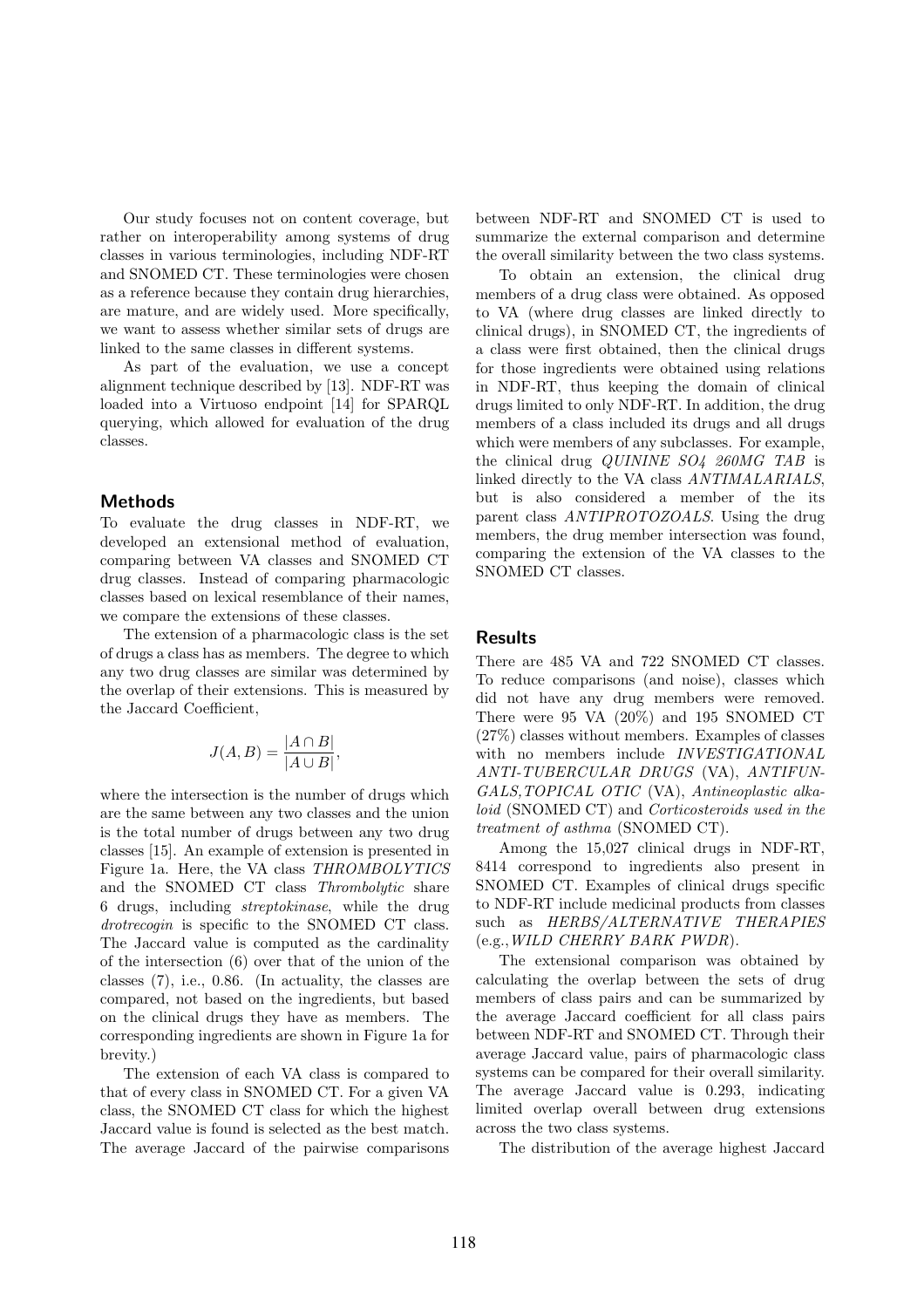

Figure 1: (a) Comparison of the extensions of the VA class THROMBOLYTICS and the SNOMED CT class Thrombolytic, (b) Distribution of Jaccard (highest per class)

value for the VA classes is shown in Figure 1b. Very few classes exhibit complete overlap  $(Jaccard = 1.0)$ . Examples include the VA class DIRECT RENIN INHIBITOR and the SNOMED CT class Renin Inhibitor. This particular class contains the clinical drugs corresponding to only one ingredient, aliskiren. The proportion of VA classes with a Jaccard value of 0.75 or above is 11.5%. For example, the Jaccard value for the overlap between the VA class THROMBOLYTICS and the SNOMED CT class thrombolytic is 0.86. As shown in Figure 1a, the clinical drugs corresponding to six ingredients are common to both the VA class and the SNOMED CT class. These ingredients are alteplase, anistreplase, reteplase, streptokinase, tenecteplase and urokinase. Additionally, SNOMED CT also lists drotrecogin as a member of the class thrombolytic, although the indications for this drug seem to be limited to severe sepsis.

Finally, 75.6% of the VA classes have a Jaccard value lower than 0.5. For example, the Jaccard value for the overlap between the VA class HYPEROSMOTIC LAXATIVES and the SNOMED CT class osmotic laxatives is only 0.16. While clinical drugs corresponding to the ingredients lactulose and magnesium sulfate are common to both classes, many clinical drugs found in the VA class are not in the SNOMED CT class (e.g., other magnesium salts such as magnesium biphosphate and magnesium hydroxide). Interestingly, clinical drugs corresponding to magnesium hydroxide are part of a different SNOMED CT class, saline

hydroxide. Conversely, solutions of glycerol are classified as osmotic laxatives in SNOMED CT, but as LAXATIVES, RECTAL in NDF-RT.

# **Discussion**

# Overlap among Class Systems

The similarity among the two pharmacologic class systems under investigation (VA and SNOMED CT) is relatively limited. The average Jaccard values among classes based on shared drugs is 0.293. The following reasons can be proposed as an explanation, in addition to sheer differences in classification and discrepancies illustrated in the section above. In some cases, there is no equivalent class in SNOMED CT for a given VA class, especially for high-level aggregation classes (e.g., BLOODPRODUCTS / MODIFIERS / VOLUME EXPANDERS), residual classes (e.g., CARDIOVASCULAR AGENTS, OTHERS) and classes specific to topical forms (e.g., BETA-BLOCKERS, TOPICAL OPHTALMIC). Another reason is that partially overlapping classes are defined using different classificatory criteria. For example, ophtalmic forms of beta-blockers such as TIMOLOL MALEATE 0.5% GEL, OPH are classified as BETA-BLOCKERS, TOPICAL OPH-TALMIC in NDF-RT and as anti glaucoma agent in SNOMED CT. While the former class only contains beta-blockers, the latter includes a wider range of products (e.g., apraclonidine). Another difference between the two class systems is that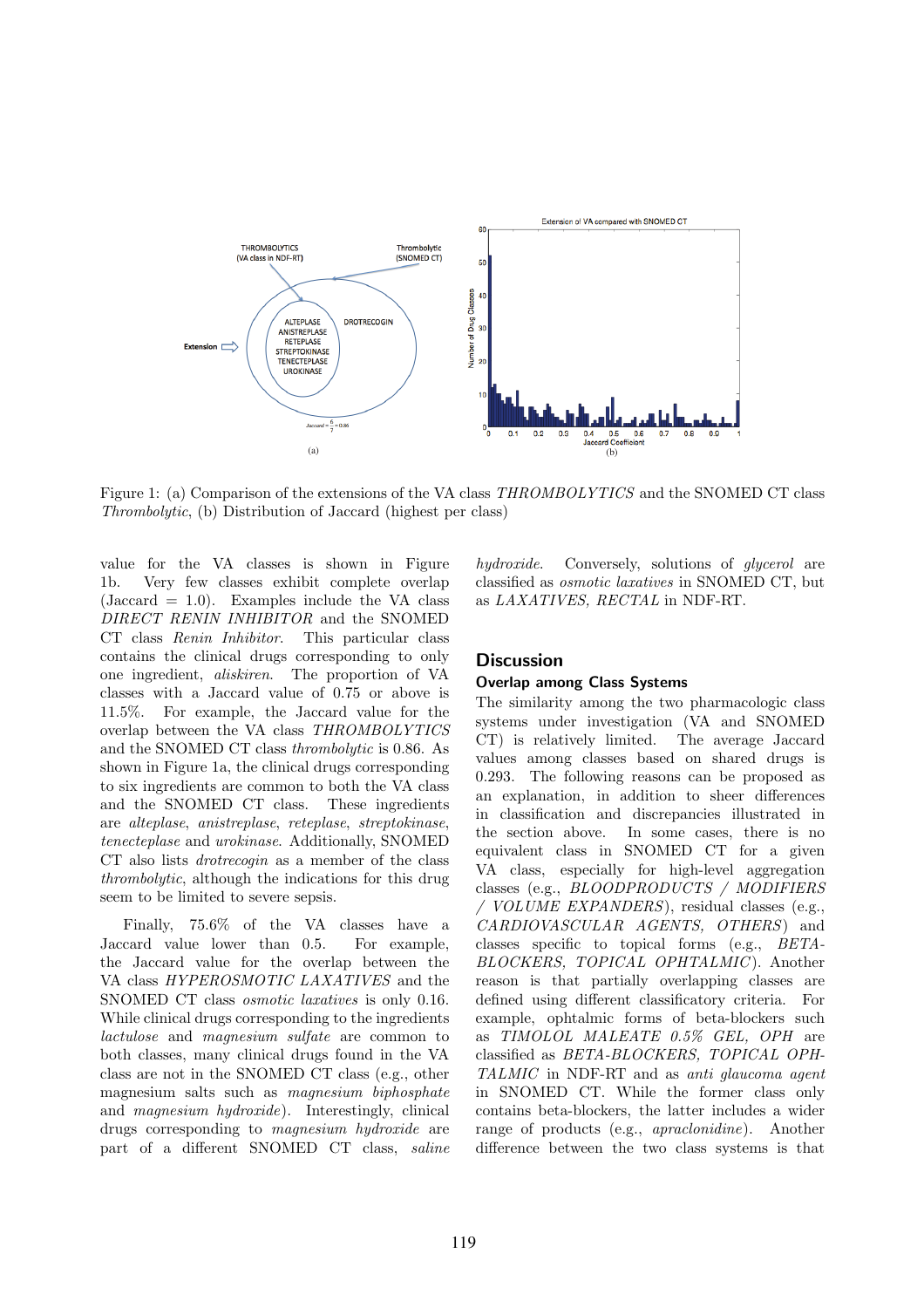the pharmacologic class is a property of the clinical drug for the VA classes, whereas it is inherited through the ingredient for SNOMED CT classes. For example, injectable forms of acetylcysteine are classified as ANTIDOTES/DETERRENTS,  $OTHERS$  in NDF-RT, while topical solutions (e.g., for inhalation) are classified as MUCOLYTICS. In contrast, all forms of this drug are classified as both drugs used in the treatment of paracetamol poisoning and mucolytic agent in SNOMED CT. Finally, we also found a limited number of errors, such as the classification of the antibacterial drug NORFLOXACIN 0.3% SOLN, OPH as BETA-BLOCKERS, TOPICAL OPHTALMIC in NDF-RT.

#### Classes without Drug Members

One particular difference between the two pharmacologic class systems is the number of classes for which there is no drug in NDF-RT. (These classes were omitted from our statistics). These differences have different causes in different systems. For VA classes, most classes with no drugs correspond to investigational drugs. In contrast, in SNOMED CT, such classes correspond essentially to classes for which the corresponding medicinal products are out of the scope of NDF-RT, including blood products (e.g., Red cells - irradiated), dietary products (e.g., Gluten free food product) and various prescribable entities (e.g., *Sterile maggots*).

#### Consequences for Semantic Mining

As the sets of drugs available in terminological systems vary considerably across systems, with minimal overlap among them, annotation of the literature directly with classes from a given system is likely to result in annotated datasets that will not be interoperable, and whose annotations will be difficult to reconcile. Even if some terminologies such as SNOMED CT and NDF-RT tend to provide good coverage of clinical drugs, their overlap with other terminologies in terms of pharmacologic classes remains limited.

In practice, a better option for semantic mining is to annotate drugs rather than pharmacologic classes. Drugs names are relatively standard (at least at the ingredient level) and integration resources such as RxNorm are already available. Once resources have been annotated at the ingredient level, the corresponding classes can be added automatically in reference to the most useful pharmacologic class system in a particular context. Annotations to another pharmacologic class system can be recomputed from the ingredients in case of reuse of these resources for a different purpose.

#### Limitations and Future Work

There are a few limitations to this work. The evaluation was only a quantitative evaluation, comparing the two terminologies. It was not an evaluation of the clinical quality or the use of NDF-RT in a clinical situation. In addition, the domain of drugs used in the comparison was only clinical drugs in NDF-RT, as we assumed the clinical drugs to be complete. No comparisons were done at the ingredient level. Because of this, we obtained all the NDF-RT clinical drugs of an ingredient from the terminology. Some classes that have no drugs members may have had ingredients; however, these ingredients were either not present in NDF-RT or they did not have clinical drugs associated with them, resulting in the class not having drug members.

For a complete evaluation of NDF-RT, the external pharmacologic classes (EPCs) will be included in future work. To leverage these classes, they first must be enriched with drugs. A technique to do such an operation has been piloted by [12], which utilizes a description logics based classifier to classify drugs into EPCs.

In addition to the extensional approach used in this study, we would like to explore an intensional approach to comparing the classes, leveraging synonymy relations in the Unified Medical Language System (UMLS). In practice, classes across systems could be mapped through the UMLS and the extensions of equivalent classes could be compared.

Finally, this work may be considered a class centric approach, focused around drugs associated with classes. Future work will include a drug centric approach, which focuses on classes associated with drugs. More specifically, we will study the set of pharmacologic classes associated with a given drug in different pharmacologic class systems.